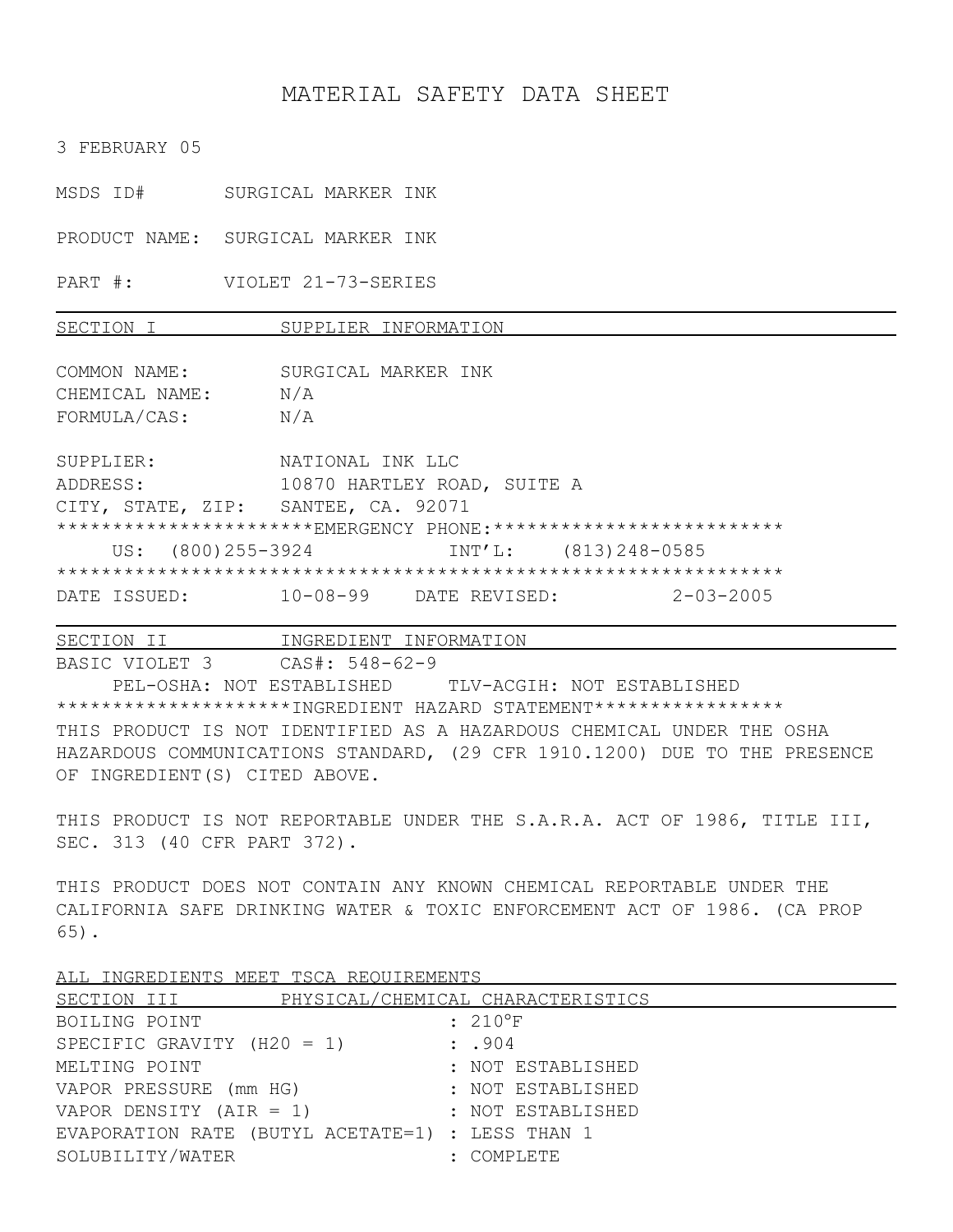# \*\*\*\*\*\*\*\*\*\*\*\*\*\*\*\*\*\*\*\*\*\*\*\*\*APPEARANCE AND ODOR\*\*\*\*\*\*\*\*\*\*\*\*\*\*\*\*\*\*\*\*\*\* VIOLET LIQUID \*\*\*\*\*\*\*\*\*\*\*\*\*\*\*\*\*\*\*ADDITIONAL INFORMATION\*\*\*\*\*\*\*\*\*\*\*\*\*\*\*\*\*\*\*\*\*\*\*\*

| SECTION IV    | FIRE AND EXPLOSION HAZARD DATA                                     |
|---------------|--------------------------------------------------------------------|
|               |                                                                    |
| FLASH POINT   | : NON-FLAMMABLE WATER BASED INK                                    |
| AUTO IGNITION | : NOT ESTABLISHED                                                  |
| LEL           | : NOT ESTABLISHED                                                  |
| UEL           | : NOT ESTABLISHED                                                  |
|               |                                                                    |
|               | ****************NFPA HAZARD CLASSIFICATION***********************  |
|               |                                                                    |
| FLAMMABLE: 0  | HEALTH: 1 REACTIVITY: 0<br>SPECIAL: 0                              |
|               |                                                                    |
|               | *****************SPECIAL FIRE FIGHTING PROCEDURES****************  |
| NONE KNOWN    |                                                                    |
|               | ******************UNUSUAL FIRE FIGHTING PROCEDURES**************** |
| NONE KNOWN    |                                                                    |

SECTION V REACTIVITY DATA

STABILITY : PRODUCT IS STABLE

AVOID : NONE

\*\*\*\*\*\*\*\*\*\*\*\*\*\*\*\*\*INCOMPATIBILITY (MATERIALS TO AVOID)\*\*\*\*\*\*\*\*\*\*\*\*

## STRONG OXIDIZING AGENTS

\*\*\*\*\*\*\*\*\*\*\*\*\*\*HAZARDOUS DECOMPOSITION OR BY-PRODUCTS\*\*\*\*\*\*\*\*\*\*\*\*\*

#### NONE KNOWN

POLYMERIZATION: POLYMERIZATION WILL NOT OCCUR

| AVOID<br>NONE                                                    |  |
|------------------------------------------------------------------|--|
| SECTION VI<br>HEALTH HAZARD DATA                                 |  |
| ***********************ROUTES OF ENTRY************************** |  |
| INHALATION<br>: NO                                               |  |
| :YES<br>SKIN                                                     |  |
| INGESTION<br>:YES                                                |  |
| EYES<br>:YES                                                     |  |
| ***********************ADDITIONAL INFORMATION******************* |  |
| CONTACT PERSON : BRUCE GINDELBERGER                              |  |
| VICE PRESIDENT SALES & MARKETING                                 |  |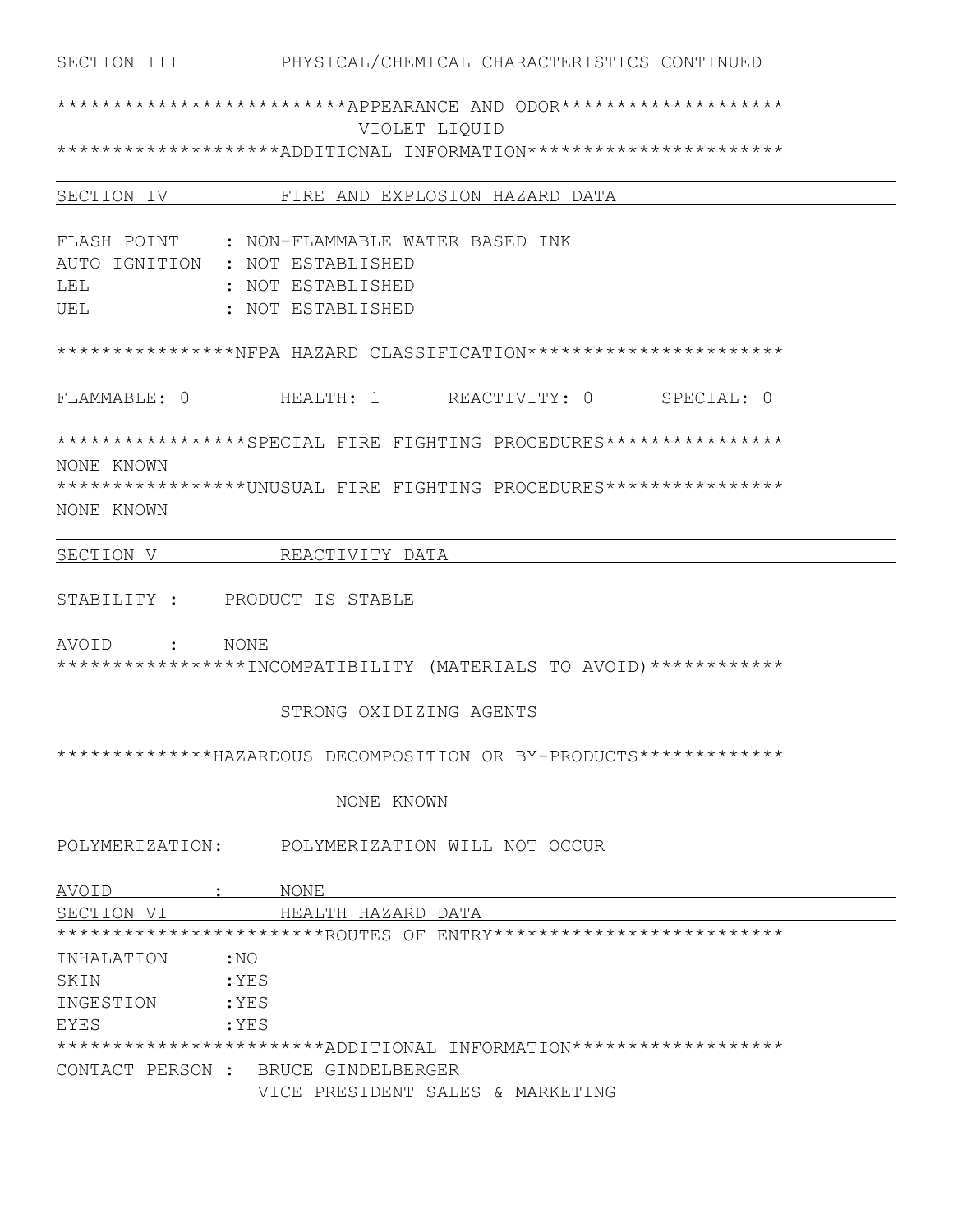\*\*\*\*\*\*\*\*\*\*\*\*\*\*\*\*\*\*\*\*\*CARCINOGENICITY\*\*\*\*\*\*\*\*\*\*\*\*\*\*\*\*\*\*\*\*\*\*\*\*\*\*\*\*\* NTP: NO IARC: NO OSHA: NO

\*\*\*\*\*\*\*\*\*\*\*\*\*\*\*\*\*\*\*\*ACUTE AND CHRONIC HEALTH HAZARDS\*\*\*\*\*\*\*\*\*\*\*\* MAY CAUSE SKIN OR EYE IRRITATION

\*\*\*\*\*\*\*\*\*\*\*\*\*\*\*\*\*SIGNS AND SYMPTOMS OF EXPOSURE\*\*\*\*\*\*\*\*\*\*\*\*\*\*\*\*\*\*

INK MAY CAUSE SKIN TO STAIN. MAY CAUSE SKIN OR EYE IRRITATION.

\*\*\*\*\*MEDICAL CONDITIONS GENERALLY AGGRAVATED BY EXPOSURE\*\*\*\*\*\*\*\*\* NONE KNOWN

\*\*\*\*\*\*\*\*\*\*\*\*\*\*EMERGENCY AND FIRST AID PROCEDURES\*\*\*\*\*\*\*\*\*\*\*\*\*\*\*\*\* INHALATION: REMOVE TO FRESH AIR. SEEK MEDICAL ATTENTION AS NEEDED.

EYES: IMMEDIATELY FLUSH WITH WATER CONTINUOUSLY FOR AT LEAST 15 MINUTES. SEEK MEDICAL ATTENTION AS NEEDED.

SKIN: WASH WITH SOAP AND WATER. SEEK MEDICAL ATTENTION AS NEEDED FOR HYPERSENSITIVITY.

INGESTION: DO NOT INDUCE VOMITING. CALL PHYSICIAN AND SEEK MEDICAL ATTENTION PROMPTLY. TREAT FOR THE **PROMET ASSESS** PRESENCE OF INGREDIENT(S) CITED IN SECTION II.

### SECTION VII PRECAUTIONS FOR SAFE HANDLING AND USE

DOT CLASSIFICATION: NOT REGULATED BY DOT

\*\*\*\*STEPS TO BE TAKEN IN CASE MATERIAL IS RELEASED OR SPILLED\*\*\*\* SOAK UP SPILL WITH INERT MATERIAL SUCH AS; VERMICULITE, DRY CLAY ABSORBENT OR CHEMSORB. WIPE UP SMALL SPILLS WITH A CLOTH OR TOWEL. PREVENT RUN-OFF FROM ENTERING DRAINS, SEWERS OR RIVERS.

\*\*\*\*\*\*\*\*\*\*\*\*\*\*\*\*\*\*\*\*\*\*WASTE DISPOSAL\*\*\*\*\*\*\*\*\*\*\*\*\*\*\*\*\*\*\*\*\*\*\*\*\*\*\*\*\* WASTE DISPOSAL SHOULD BE IN ACCORDANCE WITH EXISTING FEDERAL, STATE AND LOCAL ENVIRONMENTAL REGULATIONS

\*\*\*\*\*\*\*PRECAUTIONS TO BE TAKEN IN HANDLING AND STORAGE\*\*\*\*\*\*\*\*\*\*\* STORE IN COOL, DRY AREA. AVOID FREEZING, SPARKS AND OPEN FLAMES. KEEP CONTAINER CLOSED WHEN NOT IN USE.

\*\*\*\*\*\*\*\*\*\*\*\*\*\*\*\*\*\*\*\*OTHER PRECAUTIONS\*\*\*\*\*\*\*\*\*\*\*\*\*\*\*\*\*\*\*\*\*\*\*\*\*\*\* AVOID PROLONGED CONTACT WITH SKIN.